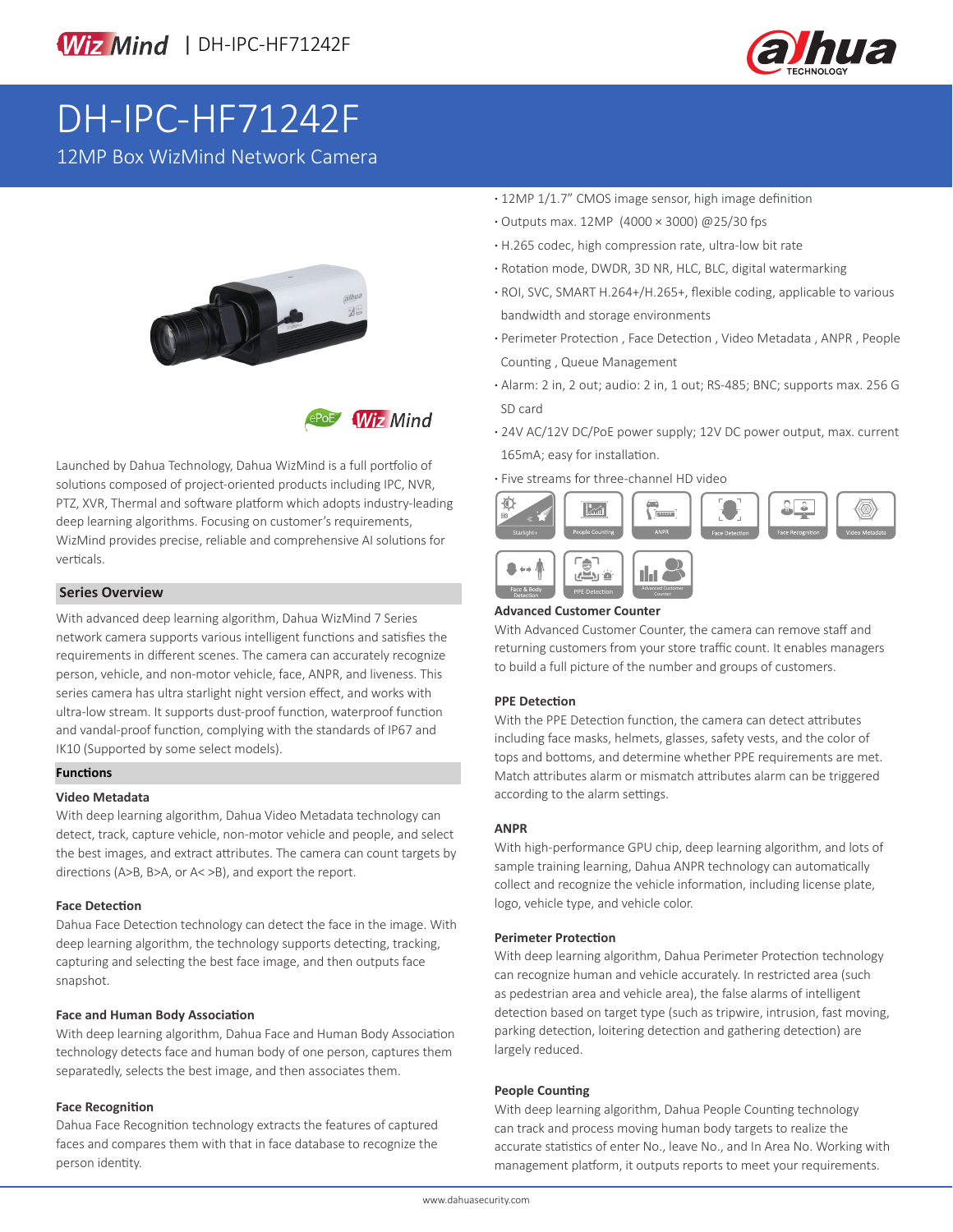# Wiz Mind | DH-IPC-HF71242F

## **Queue Management**

With advanced image processing technology and deep leaning algorithm, Dahua Queue Management technology counts people quantity in selected area in real time to realize queue management. It supports multiple polygon areas. When No. in area/strand time is not smaller or not larger than the threshold, it triggers alarm.

# **Cyber Security**

Dahua network camera is equipped with a series of key security technologies, such as security authentication and authorization, access control, trusted protection, encrypted transmission, and encrypted storage, which improve its security defense and data protection, and prevent malicious programs from invading the device.

# **Technical Specification**

#### Camera

| Image Sensor               | 1/1.7"12Megapixel progressive CMOS                                                                                                                                                                                                                                                                                                                                                                                                                                                                                                                                                                                                                             |
|----------------------------|----------------------------------------------------------------------------------------------------------------------------------------------------------------------------------------------------------------------------------------------------------------------------------------------------------------------------------------------------------------------------------------------------------------------------------------------------------------------------------------------------------------------------------------------------------------------------------------------------------------------------------------------------------------|
| Max. Resolution            | 4000 (H) $\times$ 3000 (V)                                                                                                                                                                                                                                                                                                                                                                                                                                                                                                                                                                                                                                     |
| <b>ROM</b>                 | 4 GB                                                                                                                                                                                                                                                                                                                                                                                                                                                                                                                                                                                                                                                           |
| <b>RAM</b>                 | 2 GB                                                                                                                                                                                                                                                                                                                                                                                                                                                                                                                                                                                                                                                           |
| Scanning System            | Progressive                                                                                                                                                                                                                                                                                                                                                                                                                                                                                                                                                                                                                                                    |
| Electronic Shutter Speed   | Auto/Manual 1/3 s-1/100,000 s                                                                                                                                                                                                                                                                                                                                                                                                                                                                                                                                                                                                                                  |
| Min. Illumination          | 0.01 Lux@F1.8 (Color,30IRE)<br>0.001 Lux@F1.8 (B/W,30IRE)                                                                                                                                                                                                                                                                                                                                                                                                                                                                                                                                                                                                      |
| S/N Ratio                  | $>56$ dB                                                                                                                                                                                                                                                                                                                                                                                                                                                                                                                                                                                                                                                       |
| Lens                       |                                                                                                                                                                                                                                                                                                                                                                                                                                                                                                                                                                                                                                                                |
| Mount Type                 | C/CS                                                                                                                                                                                                                                                                                                                                                                                                                                                                                                                                                                                                                                                           |
| Smart event                |                                                                                                                                                                                                                                                                                                                                                                                                                                                                                                                                                                                                                                                                |
| <b>IVS</b>                 | Abandoned object; missing object                                                                                                                                                                                                                                                                                                                                                                                                                                                                                                                                                                                                                               |
| Professional, intelligent  |                                                                                                                                                                                                                                                                                                                                                                                                                                                                                                                                                                                                                                                                |
| IVS (Perimeter Protection) | Tripwire; intrusion; fast moving (the three functions<br>support the classification and accurate detection<br>of vehicle and human); loitering detection; people<br>gathering; parking detection                                                                                                                                                                                                                                                                                                                                                                                                                                                               |
| Face Detection             | Face detection; track; optimization; snapshot; face<br>enhancement; face exposure; face attribute extract,<br>6 attributes and 8 expressions: Gender, age, glasses,<br>expressions (anger, calm, happiness, sadness, disgust,<br>surprise, confusion and fear), mask, beard; face<br>matting setting: face, single inch photo; three snapshot<br>methods: real-time snapshot, optimization snapshot,<br>quality priority; face angle filter; optimization time<br>setting; Support Duration Optimal, Non-living Filtering                                                                                                                                      |
| Face Recognition           | There are two models: General mode and counting<br>mode.<br>General mode: Face detection; track; snapshot;<br>snapshot optimization; face enhancement; face<br>exposure; face attribute extraction including 6<br>attributes (gender, age, glasses, expressions, mask<br>and beard) and 8 expressions (anger, calm, happiness,<br>sadness, disgust, surprise, confusion and fear);<br>supports up to 5 face databases with 50,000 face<br>pictures in total; supports non-living filtering<br>Counting mode: Offers advanced customer counter,<br>filtering of specified face database, and exporting of<br>reports before and after removing duplicate faces. |

| Face and Body Detection  | There are two modes: General mode and PPE<br>Detection.<br>General mode: Supports enabling face detection and<br>human detection at the same time, and alarms can be<br>triggered.<br>PPE Detection: Supports PPE detection, can detect<br>attributes including face mask, safety helmet, glasses,                                |
|--------------------------|-----------------------------------------------------------------------------------------------------------------------------------------------------------------------------------------------------------------------------------------------------------------------------------------------------------------------------------|
|                          | and safety vest, top color and bottom color, and<br>determine whether PPE requirements are met. Alarms<br>can be triggered according to the alarm settings.                                                                                                                                                                       |
| People Counting          | Support tripwire number counting, people counting in<br>area, and displaying and outputting yearly/monthly/<br>daily reports.<br>Support queue management, and displaying and<br>outputting monthly/daily reports.<br>Support 4 tripwire rules configuration, people<br>counting in 4 areas, and 4 queue management<br>functions. |
| ANPR                     | ANPR, track, priority, snapshot<br>Vehicle attributes: License plate, vehicle type, vehicle<br>color<br>Other attributes: Seat belt, smoking, phoning                                                                                                                                                                             |
| Video Metadata           | Supports human body, human face, motor vehicle<br>and non-motor vehicle image capture, attributes<br>extraction, counting targets by directions (A>B, B>A,<br>or A< >B), and exporting the report.                                                                                                                                |
| Intelligent Search       | Work together with Smart NVR to perform refine<br>intelligent search, event extraction and merging to<br>event videos.                                                                                                                                                                                                            |
| Video                    |                                                                                                                                                                                                                                                                                                                                   |
| Video Compression        | H.265; H.264; H.264H; H.264B; MJPEG (only supported<br>by the sub stream)                                                                                                                                                                                                                                                         |
| Smart Codec              | Smart H.264+<br>Smart H.265+                                                                                                                                                                                                                                                                                                      |
| Video Frame Rate         | Main stream: 4000 × 3000 @1-25/30 fps<br>Sub stream: 704 × 576 @1-25 fps; 704 × 480 @1-30 fps<br>Third stream: 1920 × 1080 @1-25/30 fps<br>Fourth stream: 1920 × 1080 @1-25/30 fps<br>Fifth stream: 704 × 576 @1-25 fps; 704 × 480@1-30 fps                                                                                       |
| Stream Capability        | 5 streams                                                                                                                                                                                                                                                                                                                         |
| Resolution               | 12M (4000 × 3000); 8M (3840 × 2160); 6M (3072 ×<br>2048); 5M (3072 × 1728); 5M (2592 × 1944); 4M (2688<br>× 1520); 3M (2048 × 1536); 3M (2304 × 1296); 2M<br>(1920 × 1080); 1.3M (1280 × 960); 720P (1280 × 720);<br>D1 (704 x 576/704 x 480); CIF (352 x 288/352 x 240);<br>VGA (640 × 480)                                      |
| Bit Rate Control         | CBR/VBR                                                                                                                                                                                                                                                                                                                           |
| Video Bit Rate           | H.264: 32 kbps-16384 kbps<br>H.265: 32 kbps-14080 kbps                                                                                                                                                                                                                                                                            |
| Day/Night                | Auto (ICR)/Color/B/W                                                                                                                                                                                                                                                                                                              |
| BLC                      | Yes                                                                                                                                                                                                                                                                                                                               |
| HLC                      | Yes                                                                                                                                                                                                                                                                                                                               |
| DWDR                     | Yes                                                                                                                                                                                                                                                                                                                               |
| White Balance            | Auto/natural/street lamp/outdoor/manual/regional<br>custom                                                                                                                                                                                                                                                                        |
| Gain Control             | Auto/Manual                                                                                                                                                                                                                                                                                                                       |
| Noise Reduction          | 3D <sub>NR</sub>                                                                                                                                                                                                                                                                                                                  |
| <b>Motion Detection</b>  | OFF/ON (4 areas, rectangular)                                                                                                                                                                                                                                                                                                     |
| Region of Interest (RoI) | Yes (4 areas)                                                                                                                                                                                                                                                                                                                     |
| Defog                    | Yes                                                                                                                                                                                                                                                                                                                               |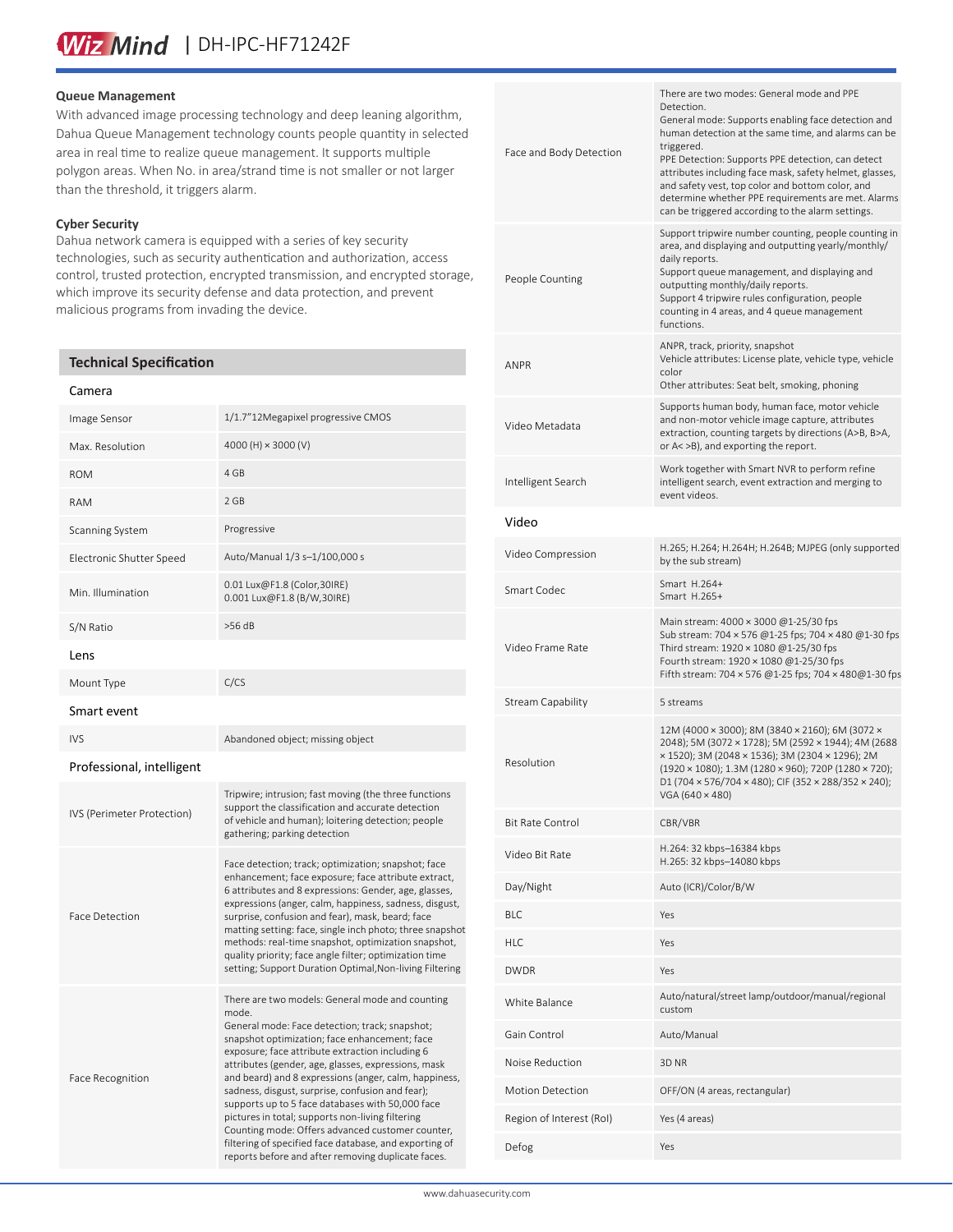# Wiz Mind | DH-IPC-HF71242F

| Image Rotation      | 0°/90°/180°/270° (Supports 90°/270° with 2688 × 1520<br>resolution and lower) |
|---------------------|-------------------------------------------------------------------------------|
| Mirror              | Yes                                                                           |
| Privacy Masking     | 8 areas                                                                       |
| Audio               |                                                                               |
| <b>Built-in MIC</b> | Yes                                                                           |
| Audio Compression   | G.711A; G.711Mu; G.726; G.723                                                 |
|                     |                                                                               |

### Alarm

## Network

| Network             | RJ-45 (10/100/1000 Base-T)                                                                                                                                                                                                                                            |
|---------------------|-----------------------------------------------------------------------------------------------------------------------------------------------------------------------------------------------------------------------------------------------------------------------|
| SDK and API         | Yes                                                                                                                                                                                                                                                                   |
| Cyber Security      | Video encryption; firmware encryption; configuration<br>encryption; Digest; WSSE; account lockout; security<br>logs; IP/MAC filtering; generation and importing of<br>X.509 certification; syslog; HTTPS; 802.1x; trusted<br>boot; trusted execution; trusted upgrade |
| Protocol            | IPv4; IPv6; HTTP; HTTPS; TCP; UDP; ARP; RTP; RTSP;<br>RTCP; RTMP; SMTP; FTP; SFTP; DHCP; DNS; DDNS;<br>QoS; UPnP; NTP; Multicast; ICMP; IGMP; NFS; SAMBA;<br>PPPoE; 802.1x; SNMP; Bonjour                                                                             |
| Interoperability    | ONVIF (Profile S/Profile G/Profile T); CGI; Milestone;<br>Genetec; P2P;RTMP                                                                                                                                                                                           |
| User/Host           | 20 (Total bandwidth: 240 M)                                                                                                                                                                                                                                           |
| Storage             | FTP; SFTP; Micro SD card (support max. 256 G); NAS                                                                                                                                                                                                                    |
| <b>Browser</b>      | IF: IF9 and later<br>Chrome: Chrome 42 and later<br>Firefox: Firefox 48.0.2 and later                                                                                                                                                                                 |
| Management Software | Smart PSS; DSS; DMSS                                                                                                                                                                                                                                                  |
| Mobile Phone        | IOS; Android                                                                                                                                                                                                                                                          |
| Certification       |                                                                                                                                                                                                                                                                       |
| Certifications      | CE-LVD: EN62368-1<br>CE-EMC: Electromagnetic Compatibility Directive<br>2014/30/EU                                                                                                                                                                                    |

# Power

| Power Supply                | 12V DC/24V AC/POE (802.3af); ePoE                                                                                                                                        |
|-----------------------------|--------------------------------------------------------------------------------------------------------------------------------------------------------------------------|
| Power Consumption           | Basic power consumption: 5.3W (12V DC); 5.1W (24V)<br>AC active power); 5.1W (PoE)<br>Max. power consumption: 12.7W (12V DC); 12.2W(24V<br>AC active power); 12.6W (PoE) |
| Environment                 |                                                                                                                                                                          |
| <b>Operating Conditions</b> | $-30^{\circ}$ C to +60 $^{\circ}$ C (-22 $^{\circ}$ F to +140 $^{\circ}$ F)/Less than 95% RH                                                                             |
| <b>Storage Conditions</b>   | $-30^{\circ}$ C to +60 $^{\circ}$ C (-22 $^{\circ}$ F to +140 $^{\circ}$ F)                                                                                              |
| Structure                   |                                                                                                                                                                          |
| Casing                      | Metal                                                                                                                                                                    |
| Dimensions                  | 86 mm × 74 mm × 150 mm (3.39" × 2.91" × 5.91") (L ×<br>$W \times H$                                                                                                      |
| Net Weight                  | 780 g (1.72 lb)                                                                                                                                                          |
| Gross Weight                | 918 g (2.02 lb)                                                                                                                                                          |

| <b>Ordering Information</b> |                      |                                                    |
|-----------------------------|----------------------|----------------------------------------------------|
| Type                        | Part Number          | Description                                        |
| 12MP<br>Camera              | DH-IPC-HF71242FP     | 12MP WizMind 7 Series Box Network Camera,<br>PAI   |
|                             | DH-IPC-HF71242FN     | 12MP WizMind 7 Series Box Network Camera,<br>NTSC. |
|                             | <b>IPC-HF71242FP</b> | 12MP WizMind 7 Series Box Network Camera,<br>PAI   |
|                             | <b>IPC-HF71242FN</b> | 12MP WizMind 7 Series Box Network Camera,<br>NTSC. |
| Accessories<br>(optional)   | PI 720C0-D           | <b>Lens</b>                                        |
|                             | PI 721C0-D           | lens                                               |
|                             | DH-PFH610V           | Housings                                           |
|                             | DH-PFB110W           | <b>Ceiling Mount</b>                               |
|                             | DH-PFB121W           | Wall Mount                                         |

# Port

| RS-485       | 1 (baud rate range: 1200 bps-115200 bps)    |
|--------------|---------------------------------------------|
| Audio Input  | 2 channels (3.5mm JACK port)                |
| Audio Output | 1 channel (3.5mm JACK port)                 |
| Alarm Input  | 2 channels in: 5mA 3V-5V DC                 |
| Alarm Output | 2 channels out: 1,000mA 30V DC/500mA 50V DC |

FCC: 47 CFR FCC Part 15, Subpart B

UL/CUL: UL60950-1 CAN/CSA C22.2 No.60950-1-07